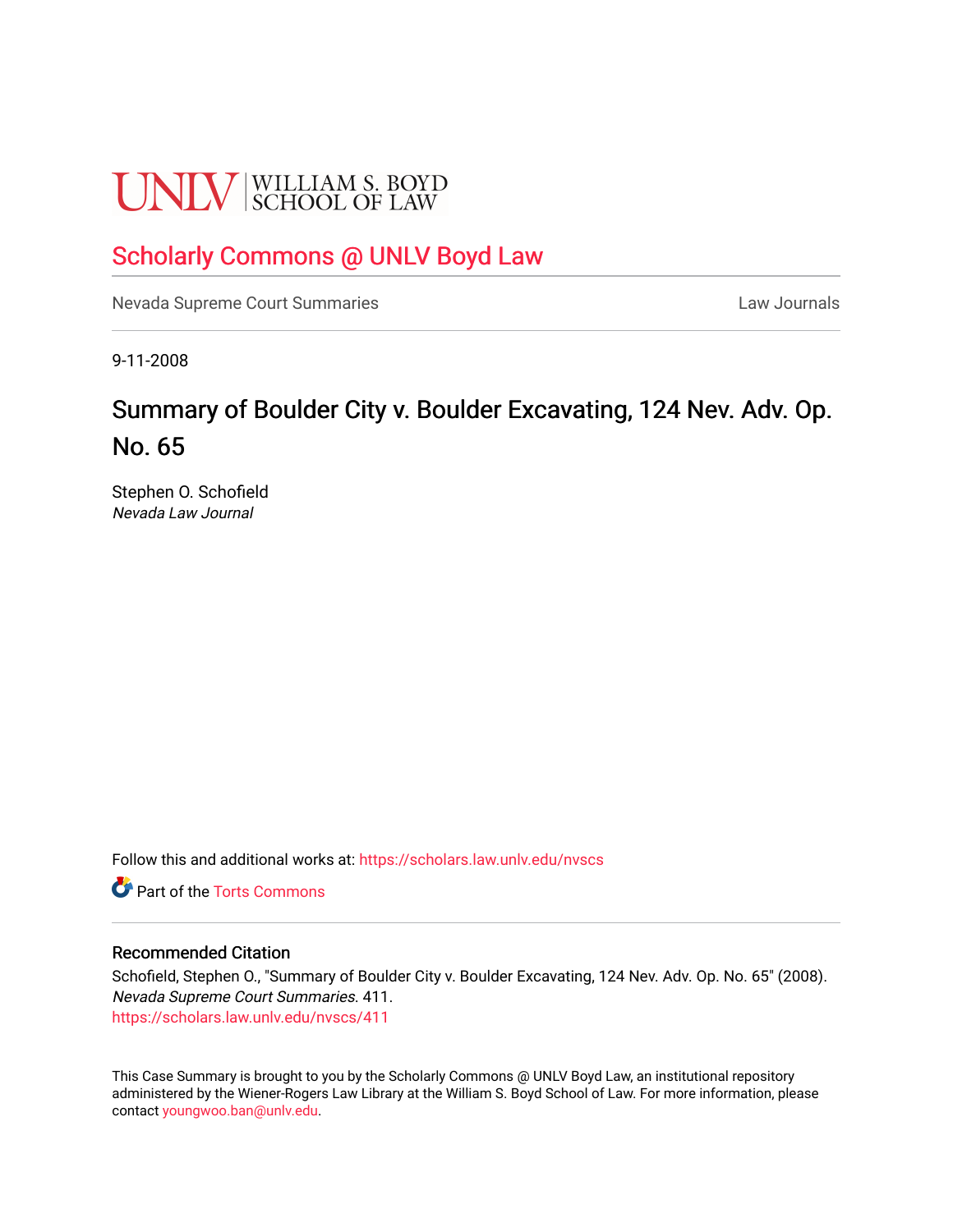## *Boulder City v. Boulder Excavating***, 124 Nev. Adv. Op. No. 651 (Sept. 11, 2008)**

### **TORT LAW – DISCRETIONARY-ACT IMMUNITY**

#### **Summary**

Appeal from a district court order denying discretionary-act immunity to the City of Boulder City ("Boulder") in a case where Plaintiff sued the city on various tort claims.

#### **Disposition/Outcome**

Reversed the district court order granting discretionary-act immunity to Boulder for all claims.

#### **Factual and Procedural History**

 This case arose from actions surrounding a bid for a construction job. Boulder was receiving bids on a veteran's memorial project.<sup>2</sup> McComb Construction ("McComb") submitted the lowest bid. McComb's bid listed Boulder Excavating, Inc. ("BEI") as a subcontractor. Boulder had experienced problems with BEI before on several other jobs. Boulder's problems with BEI included, among other things, BEI failing to perform contracts and demanding more money, and drawn out arbitration surrounding a road construction dispute. Consequently, Boulder's engineer, Scott Hansen, asked McComb to replace BEI with a different subcontractor. McComb replaced BEI, and Hansen accepted the bid.

Subsequently, BEI sued both Hansen and Boulder for various tort claims including defamation and intentional and malicious interference with contract. The district court bifurcated the proceedings holding one proceeding for liability and one for damages.

In the liability proceeding, the district court found that Hansen was immune due to qualified governmental immunity based on discretionary acts, though neither defendant had raised the issue. The court did not extend this immunity to Boulder.

In the damages proceeding, Boulder attempted to raise the issue of discretionaryact immunity. However, the court found that Boulder had waived this immunity by failing to raise it in the liability proceeding. The court then ordered Boulder to pay \$50,000 in damages to BEI.

Boulder appealed to the Nevada Supreme Court. On appeal Boulder argued the district court erred by not granting discretionary-act immunity to Boulder. BEI responded to Boulder's argument by claiming that Boulder waived the immunity by not

<sup>1</sup> By Stephen O. Schofield

<sup>2</sup> The bid was for Phase I of the Veteran's Memorial Park, a multimillion dollar public project.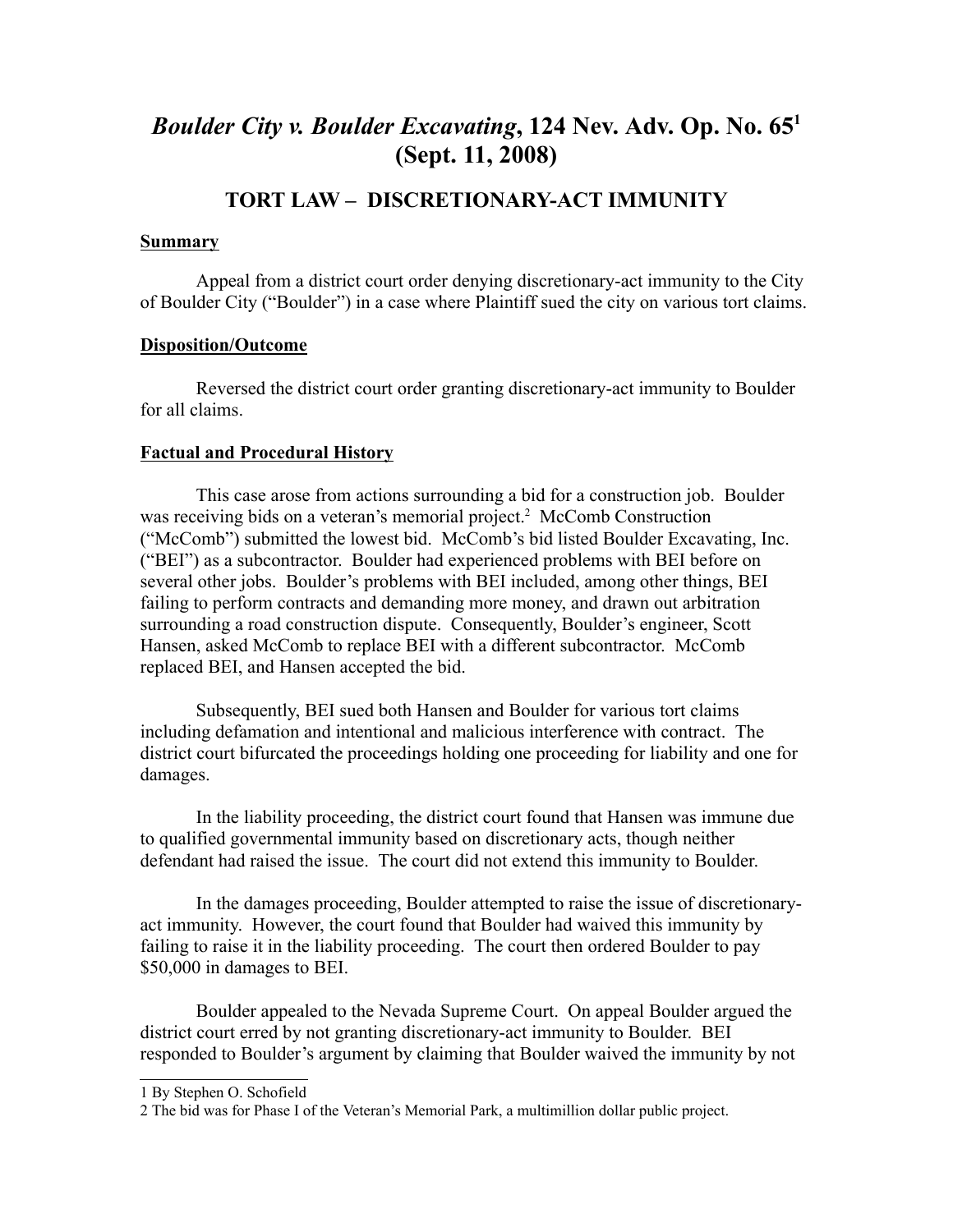raising it as an affirmative defense at the initial liability proceeding. The court agreed with Boulder's argument and reversed the district court's order.

#### **Discussion**

#### Waiver of discretionary-act immunity:

The Nevada Supreme Court held that Boulder did not waive discretionary-act immunity by failing to raise it as an affirmative defense in the liability proceeding. The court made a distinction between issues of absolute governmental immunity and issues of qualified governmental immunity. A defendant may raise a defense of absolute governmental immunity at any time because absolute governmental immunity implicates subject matter jurisdiction. A defendant avoids waiver of qualified governmental immunity only if defendant affirmatively pleads it, the parties consent to raise the issue, or the issue is otherwise litigated in the matter.

 Discretionary-act immunity is a qualified governmental immunity. Therefore, Boulder would have waived the immunity by failing to raise it as an affirmative defense. However, the district court raised the issue *sua sponte* with regard to Hansen. Neither BEI nor any other party objected to the court's raising of the issue. Consequently, the parties consented to raise the issue. Therefore, Boulder did not waive discretionary immunity.

#### Statutory immunity:

Nevada statutes say that the government is immune from liability when a state actor performs a discretionary-act function on the part of a political subdivision of the state.<sup>3</sup> BEI's only claims against Boulder were claims that arose through Hansen's acts. The district court held that Hansen was entitled to discretionary-act immunity for his acts. Boulder is a political subdivision of Nevada. Therefore, the court held that the Hansen's immunity should extend to Boulder.

#### Discretionary-act immunity:

The Nevada Supreme Court applied a two-prong test for discretionary-act immunity.4 First, the state's or state actor's decision must involve an element of individual judgment. Second, the state or state actor must base the decision on public policy. Hansen had to use his individual judgment to determine whether having BEI as a subcontractor on a public project would further the public policy of conserving public funds. Hansen looked to past experience with BEI. He then decided that having BEI on the project would undermine the public's interest in conserving public funds. Therefore, the district court correctly found that Hansen was entitled to discretionary-act immunity.

#### **Conclusion**

<sup>3</sup> *See* Nev. Rev. Stat. § 41.032(2) (2008).

<sup>4</sup> This test was recently set forth in *Martinez v. Maruszczac* to clear up confusion among district courts and bar members. 168 P. 3d 720, 729 (Nev. 2007).